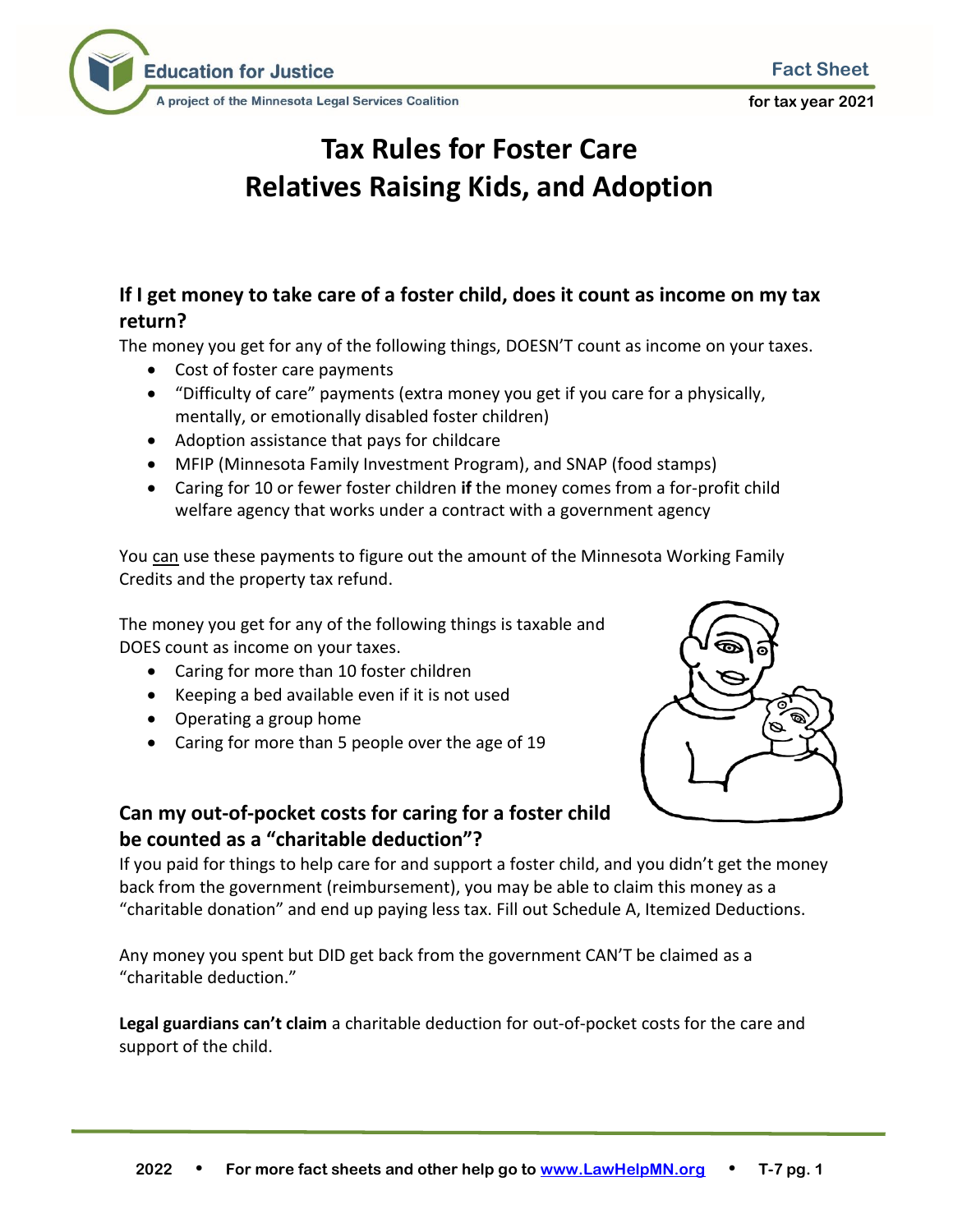## **Claiming Someone Else on Your Tax Return**

There are rules about who you can claim. The rules for a "qualifying child" and a "qualifying relative" are different. Usually, more people in your family count as a qualifying relative than as a qualifying child.

#### **Qualifying Child**

A qualifying child is:

• Your child, stepchild, eligible foster child, brother, sister, stepbrother, stepsister or a descendent of one of these relatives. This includes a child placed with you for adoption, even if the adoption is not final. An eligible foster child is any child placed with you by an authorized placement agency or court.



- The child must live with you for more than 6 months of the year in the US. Temporary absences for school, vacation, medical care, military service, or detention in a juvenile facility count as time lived at home. There is an exception for divorced or separated parents. The exception lets a parent who did not live with the child for more than 6 months to claim them as a dependent and claim the child tax credit. But only one of the parents can claim the child. This exception does NOT apply to head of household filing status or the Earned Income Credit (EITC).
- The child must be younger than you unless they are permanently and totally disabled. There are different age limits for the various credits:
	- − **Credit for Child and Dependent Care Expenses**  the child must be under age 13 when the care was provided or any age if the dependent is disabled and cannot take care of themselves.
	- − **Child Tax Credit** You can get a tax credit up to \$3,600 for each child ages 5 and under at the end of 2021, and \$3,000 for each child ages 6 through 17 at the end of 2021 that you claim as a dependent.
	- − **Head of Household filing status and Earned Income Tax Credit (EITC)** the child must be under age 19 or a full-time student under age 24 on December 31, 2021, or any age if permanently and totally disabled.
- The child cannot have provided over half of their own support during the year. This is called the support test. Social Security benefits that the child got as the beneficiary of a deceased or disabled parent are included in the child's income. The support test does not apply when figuring out if the taxpayer has a qualifying child for the EITC.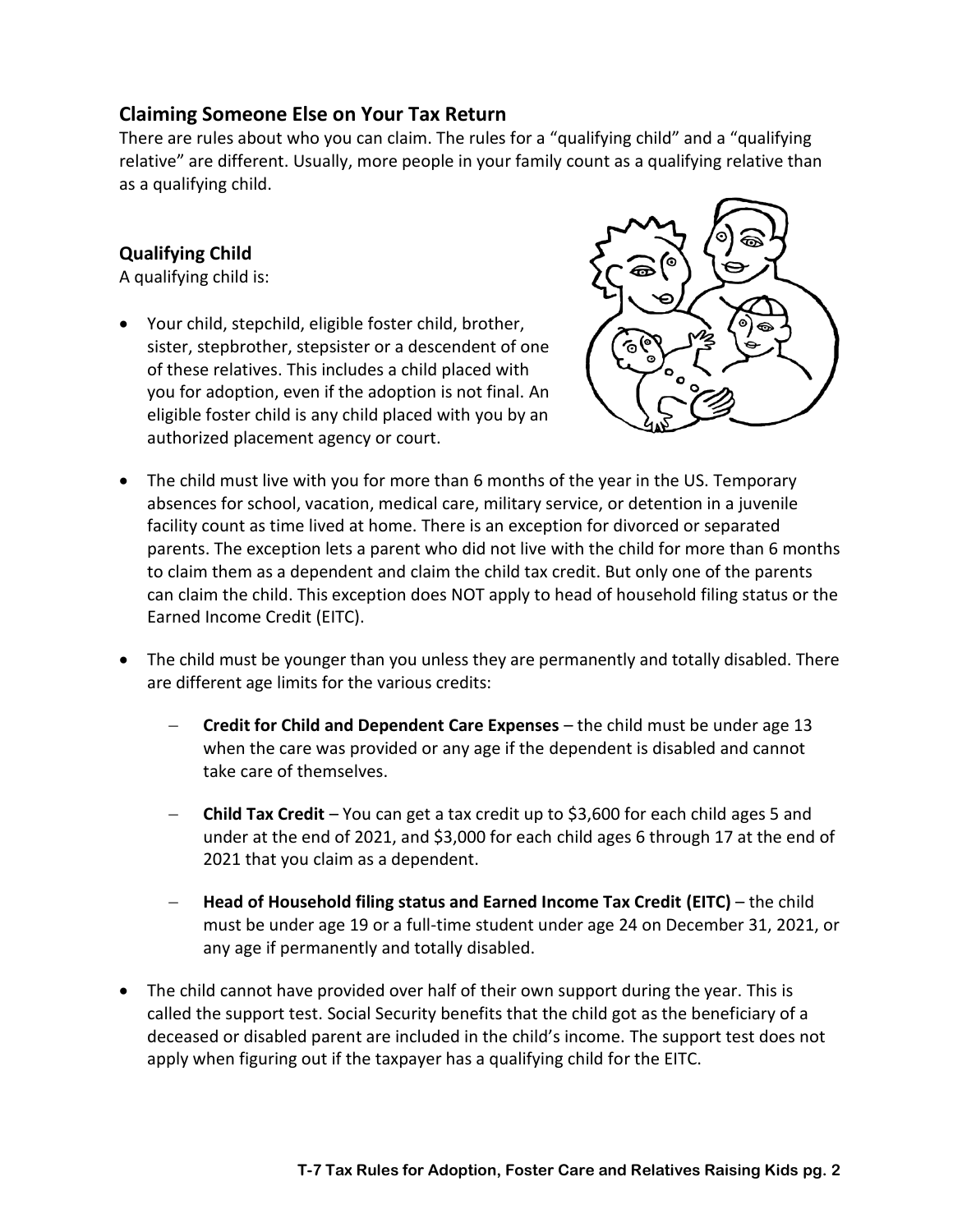- If the child can be claimed by a parent as a qualifying child, but neither parent claims the child NO ONE ELSE can claim the child unless their Adjusted Gross Income (AGI) is higher than the AGI of both parents. This situation can happen when extended family lives together.
- If a child is a qualifying child for more than one taxpayer, and you can't agree on who will claim the child, the parent who lived with the child longest that year should claim the credit. If the child lived with both parents for the same length of time, the parent with the higher adjusted gross income should claim the credit.

If the child:

- 1. did not live with any parent,
- 2. is a qualifying child of more than one taxpayer, and
- 3. the taxpayers can't agree who should claim the child,

then the taxpayer with the highest adjusted gross income gets the credit.

#### **Qualifying Relative**

A qualifying relative is:

- a U.S. Citizen or lived in the United States, Canada or Mexico, and is
- **either a member of your household for the whole year** (even if not related to you), or is
- a family member who may or may not live with you like:
	- your child, grandchild, great grandchild, stepchild,
	- your brother, sister, half-brother, half-sister, stepbrother, stepsister,
	- your parent, grandparent, stepparent,
	- your aunt or uncle, niece or nephew,
	- your father-in-law, mother-in-law, son-in-law, daughter-in-law,
	- brother-in-law, or sister-in-law.

The child or person usually **can't** be your qualifying relative if:

- They are married and file joint taxes with their spouse.
- They earn more than \$4,300 during 2021. **But**, if the person is your child and either under age 19 or a student under 24, they can still be your dependent and earn more than \$4,300.
- You provided less than half of their support during the year (the support test).

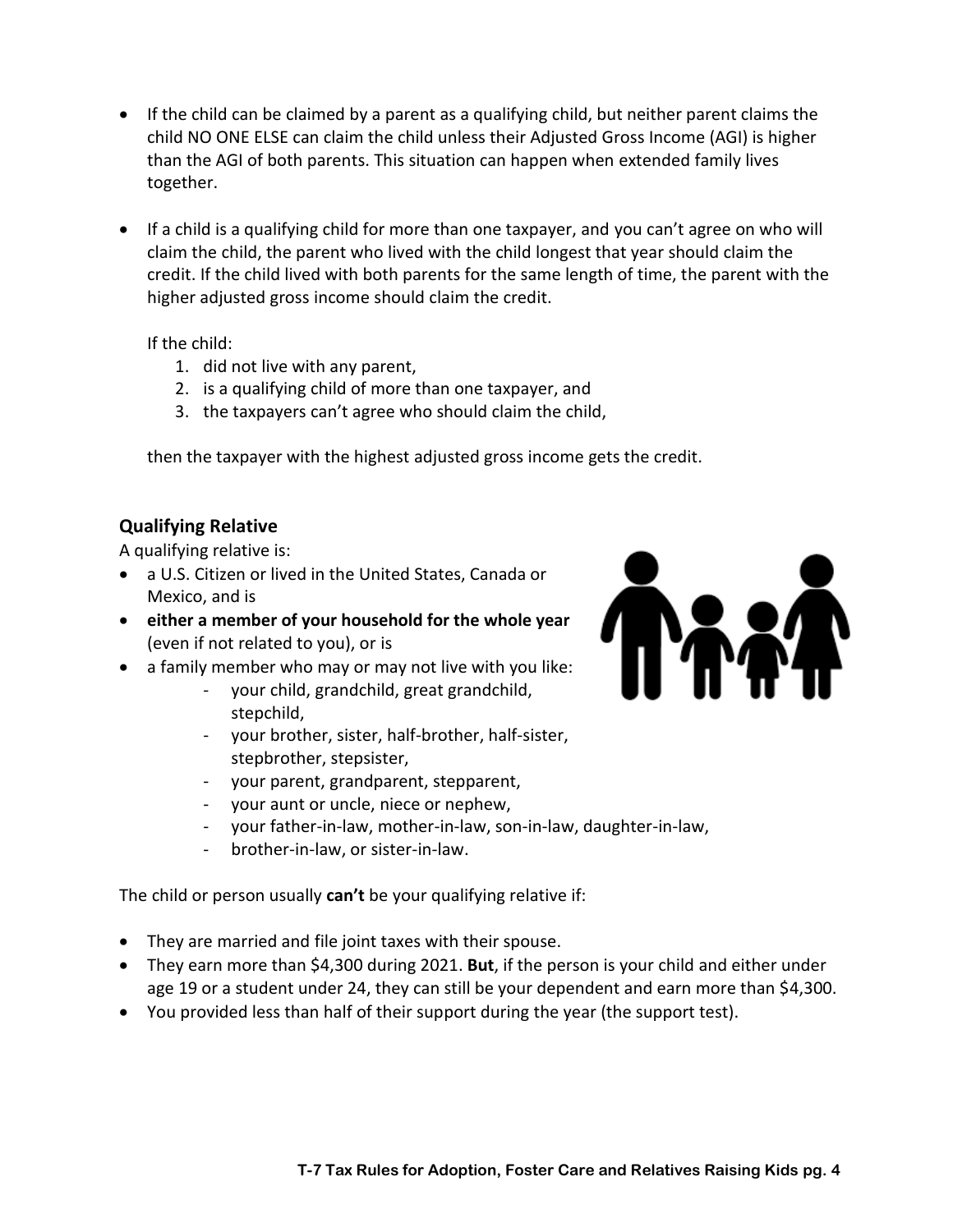These rules for who is a qualifying child and who is a qualifying relative are for federal taxes. Minnesota uses rules like these for state income and property taxes. Ask the person who does your taxes for help in figuring out who in your family is a qualifying child and/or a qualifying relative.

#### **Meeting the Support Test**

IRS Publication 501 has worksheets to help figure out if the child or person (for a qualifying child) or you (for a qualifying relative) meet the support test. You can call the IRS at 1-800-TAX-1040 or go to their website a[t www.irs.gov](http://www.irs.gov/) to get this worksheet. You can find the form at [https://www.irs.gov/pub/irs-pdf/p501.pdf.](https://www.irs.gov/pub/irs-pdf/p501.pdf)



Foster parents who claim a "charitable deduction" for certain costs can't use those same costs to meet the support test.

### **Child Tax Credit**

If you meet the rules to claim the child as a dependent, the child is under age 17, and you earned at least \$2,500 in income, you may be able to get the **Child Tax Credit**, which is worth up to \$2,000 per child. Even if you didn't owe that much ion taxes, you can get up to \$1,400 of that \$2,000 as a tax refund for every eligible child. If you do not qualify for the Child Tax Credit, you may qualify for the **Credit for Other Dependents**, which is worth \$500 per dependent.

# **Can I claim the child as a qualifying child for the Earned Income Tax Credit (EITC) and the Minnesota Working Family Tax Credit (WFTC)?**

Yes, if that child meets the definition of "qualifying child" talked about earlier in this fact sheet. A "qualifying relative" **cannot** be claimed for the EITC or WFTC.

### **Do daycare expenses count as a deduction?**

You may be able to get the Federal Child and Dependent Care Credit or the Minnesota Child and Dependent Care Credit if the child

- qualifies as your dependent,
- was under age 13 during the tax year, **AND**
- was cared for by someone else (that you paid) while you worked or looked for work.

If the child was age 13 or over, disabled and not capable of self-care, you may also be able to get these credits.

Many low-income families who can't claim the federal credit **can** claim the Minnesota credit.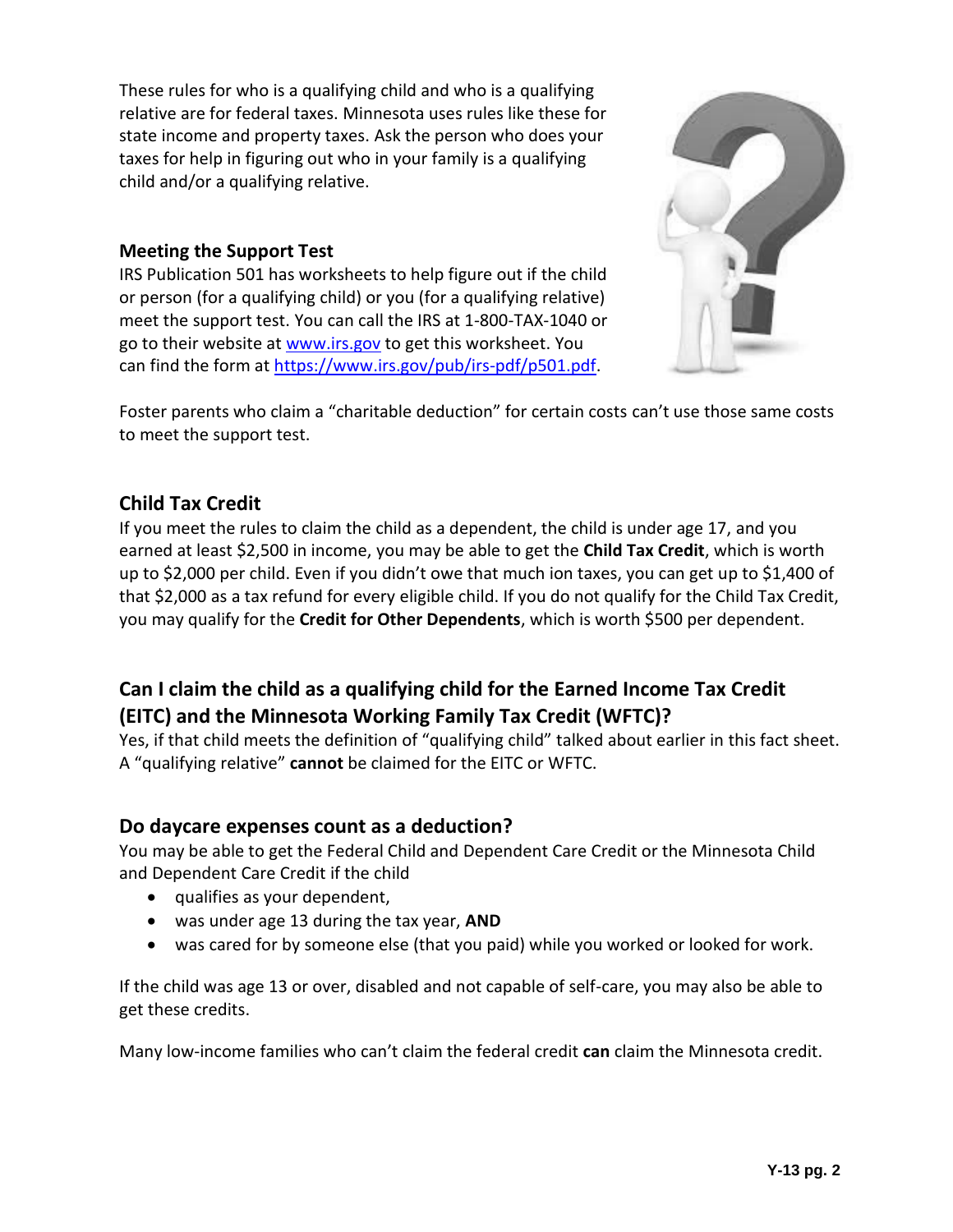# **What is the Adoption Tax Credit?**

The Adoption Tax Credit is a credit for certain costs you had during the adoption of a child. The maximum credit is \$14,440 per child. Costs that count for the credit are things like:

- adoption fees
- court costs
- attorney fees
- medical expenses
- travel expenses



The child must be under age 18 or mentally or physically disabled. If you adopt a special needs child, you may be able to get the full credit even if you have not spent that amount. To get the credit, the special needs child must be a U.S. citizen and a state child welfare agency must have decided that adoption assistance is necessary for you to complete the adoption.

**Note:** Expenses paid to adopt your spouse's child DO NOT qualify.

## **Can I claim a credit for education expenses?**

If you can claim the child as a dependent, and the child is enrolled in a post-secondary institution (like college), you may be able to claim a tax credit or deduction based on tuition paid. To get more information on the federal education tax credits and deduction, see IRS publication 970. Call 1-800-TAX-1040 or got t[o www.irs.gov.](http://www.irs.gov/) You can find Publication 970 online at [https://www.irs.gov/pub/irs-pdf/p970.pdf.](https://www.irs.gov/pub/irs-pdf/p970.pdf)

If the child is a qualifying child for the EITC, and is in Kindergarten through  $12<sup>th</sup>$  grade, you may be able to get a Minnesota tax credit or a subtraction for education expenses. You can get the **credit** even if you don't have earned income. You can get the **credit** and up to 75% of eligible costs back if your household income is below \$37,500 with 1 or 2 qualifying children.

If you have more qualifying children, the maximum household income allowance goes up by \$2,000 per child. You can take the **subtraction** no matter what your income is.



Eligible costs include

- after school academic programs
- music lessons
- academic summer camps
- computer hardware or software (\$400 maximum)
- paper, pens, pencils etc.
- private school tuition (this can only be a subtraction not a credit).

**Remember!** you must have documentation like receipts or invoices to prove you paid qualifying expenses.

See our fact sheet *[Back to School Tax Reminder: Minnesota Education Credit and Subtraction.](https://www.lawhelpmn.org/self-help-library/fact-sheet/back-school-tax-reminder-minnesota-education-credit-and-subtraction)*